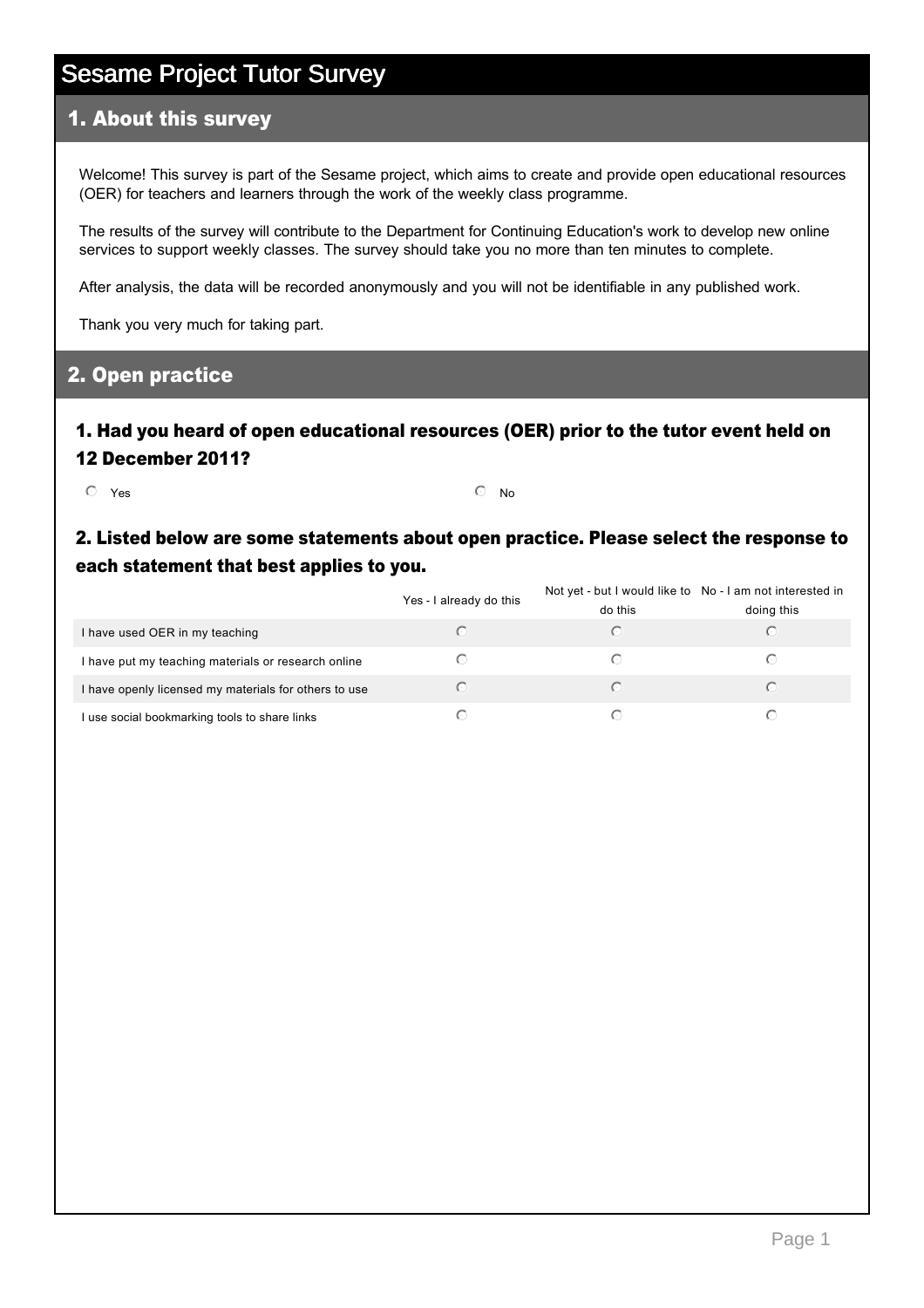# 3. Please indicate which of the following statements about online content you agree with. (Tick all that apply.)

- $\Box$  I fully support the idea of open content and open educational resources
- $\Box$  With so much open content available there is no excuse not to use it
- $\Box$  Online content is not currently of much relevance to me or my students
- $\Box$  My students would benefit from online resources to support their learning
- $\Box$  With finances tight, there will be less willingness to share resources openly
- $\Box$  The University of Oxford should be making teaching materials available to the world
- $\Box$  In making resources freely and openly available unanticipated and exciting things can happen
- $\Box$  It worries me that once 'out there' you have no control over your resources
- $\Box$  There are no real incentives for individuals to get involved
- $\Box$  Teaching practices must change so that sharing and reuse becomes a habit
- $\Box$  Much of sharing is simply about publicity and marketing
- $\Box$  Content that is available for use free of charge is rarely of good quality
- $\Box$  The Department's mission to widen access to Oxford teaching and learning should continue online
- $\Box$  Making content openly available could prove detrimental to the quality of teaching in the long term
- $\Box$  It is useful to provide resources at a subject level as well as a course level

## 3. Your motivation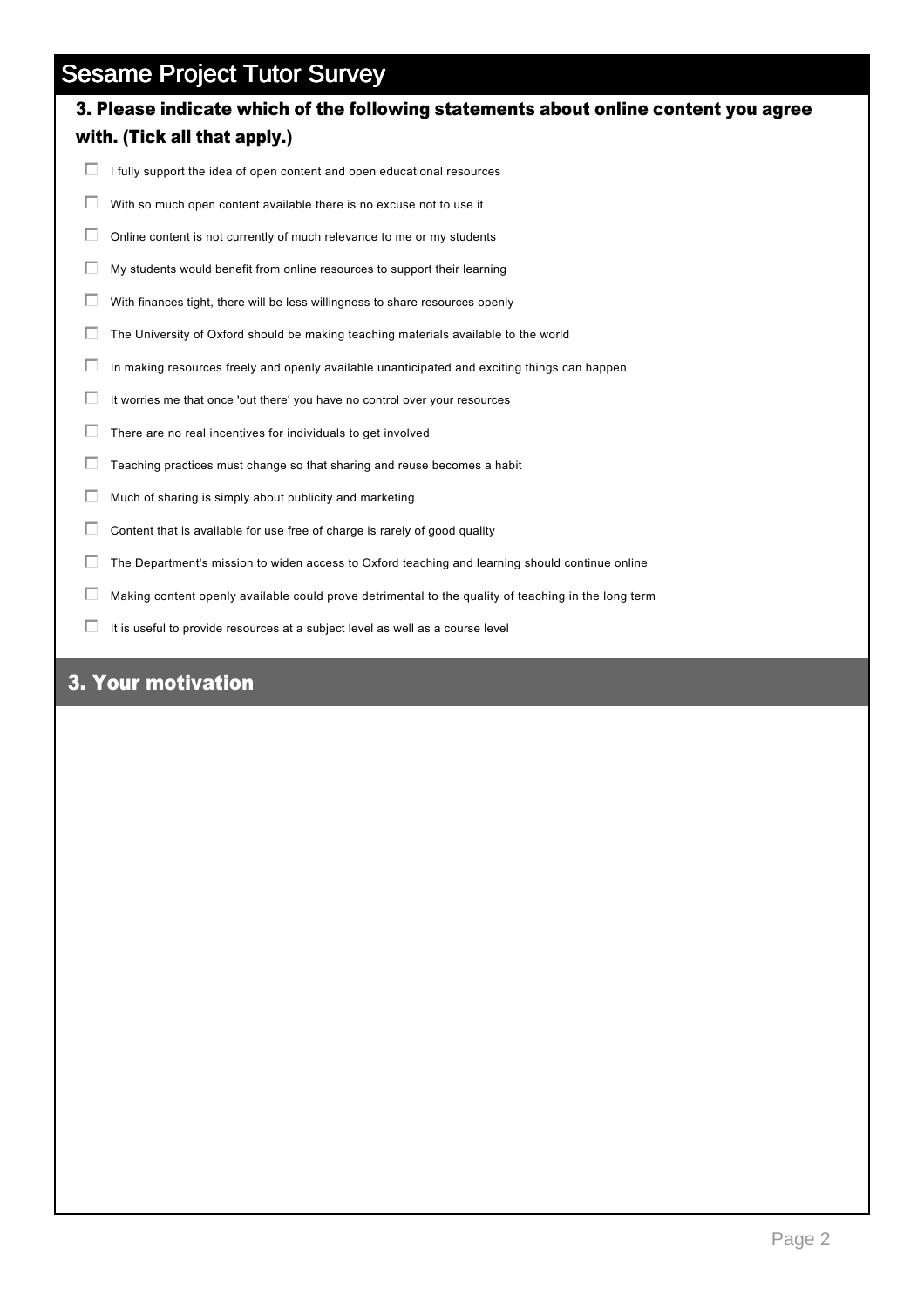## 4. Please indicate how important each of the following benefits of producing OER is to you.

|                                                                                 | Very important | Important  | Not sure   | Not important |
|---------------------------------------------------------------------------------|----------------|------------|------------|---------------|
| My reputation is improved                                                       | $\bigcirc$     | $\circ$    | $\bigcirc$ | $\odot$       |
| The reputation of my course, department or institution<br>is enhanced           | $\bigcirc$     | $\bigcirc$ | $\odot$    | $\odot$       |
| Develops my research activity or interests                                      | $\bigcirc$     | $\circ$    | $\odot$    | $\odot$       |
| Opens my work to comment, review etc.                                           | $\circ$        | $\circ$    | $\bigcap$  | $\odot$       |
| Increases my audience                                                           | $\circ$        | $\circ$    | $\odot$    | $\odot$       |
| Increases my use of resources                                                   | $\bigcirc$     | $\bigcirc$ | $\bigcirc$ | $\bigcirc$    |
| It is a good thing to do                                                        | $\circ$        | $\bigcirc$ | $\odot$    | $\odot$       |
| It is good for my professional development                                      | $\circ$        | $\bigcirc$ | $\odot$    | $\odot$       |
| The possibility of financial reward                                             | $\circ$        | $\circ$    | $\odot$    | $\odot$       |
| It will save me time and enable me to be more<br>effective                      | $\bigcirc$     | $\circ$    | $\odot$    | $\bigcirc$    |
| This is a more efficient way of working and will save<br>money                  | $\odot$        | $\bigcirc$ | $\bigcirc$ | $\bigcirc$    |
| Student learning will be improved                                               | $\circ$        | $\bigcirc$ | $\odot$    | $\odot$       |
| I may make new connections or collaborations through<br>sharing                 | $\circ$        | $\circ$    | $\bigcirc$ | $\odot$       |
| It associates me with University of Oxford-branded<br>portals, such as iTunes U | $\bigcirc$     | $\circ$    | $\bigcirc$ | $\odot$       |

#### 5. In which of the following areas would you like to develop your knowledge and skills?

|                                                                                                        | Very interested | Interested | Not sure   | Not interested |
|--------------------------------------------------------------------------------------------------------|-----------------|------------|------------|----------------|
| Finding good quality learning resources on the internet                                                | $\bigcirc$      | $\bigcirc$ | $\bigcirc$ | $\bigcap$      |
| Knowing which online material I have the right to use<br>in my teaching                                | $\bigcap$       | $\odot$    | $\odot$    | ∩              |
| Understanding how I can use online resources                                                           | $\odot$         | $\bigcirc$ | $\odot$    | $\odot$        |
| Identifying which resources I have the right to adapt                                                  | ⊙               | $\odot$    | $\odot$    | $\bigcirc$     |
| Knowing how to correctly attribute use of online<br>resources                                          | $\bigcirc$      | $\bigcirc$ | $\bigcirc$ | $\bigcap$      |
| Knowing how to create a podcast                                                                        | $\bigcap$       | $\bigcirc$ | $\bigcap$  | $\bigcap$      |
| Knowing how to create a video lecture                                                                  | $\bigcirc$      | $\odot$    | $\odot$    | $\bigcap$      |
| Understanding the information to provide with an<br>online resource to make it easy for others to find | $\bigcap$       | $\odot$    | $\bigcirc$ | $\bigcap$      |
| Knowing how to openly license my resources                                                             | $\bigcirc$      | $\odot$    | $\odot$    | $\bigcap$      |
| Knowing how to upload my materials to the web using<br>the Department's system                         | $\bigcirc$      | $\circ$    | $\odot$    | $\bigcap$      |

## 4. About your teaching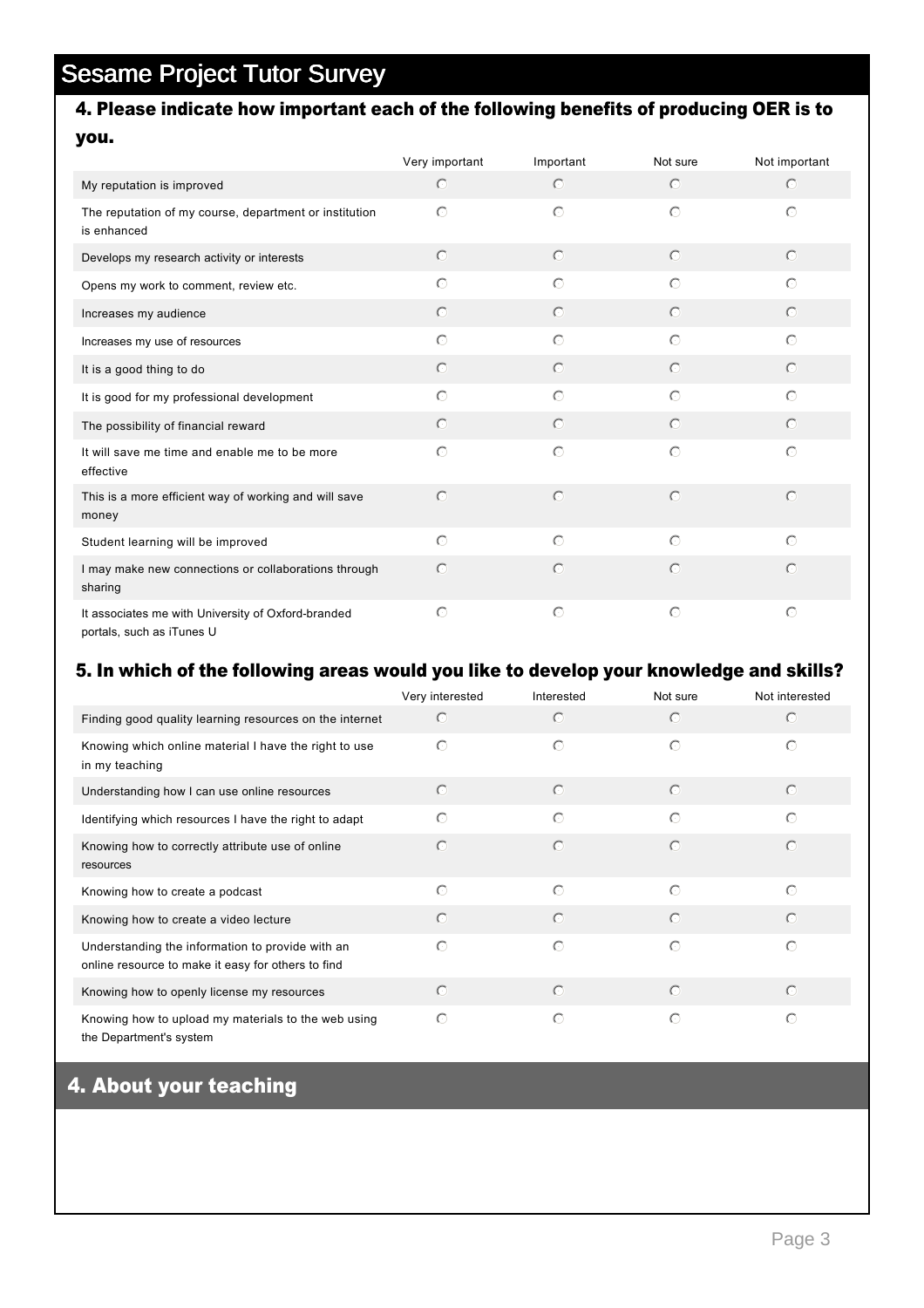## 6. Do you use any of the following resources when teaching your weekly class? If you do, please indicate where the resources originate from. (Tick all that apply.)

|                                                      | I create myself | I use a copy of a pre-<br>existing original | I link to an online source | I don't use |
|------------------------------------------------------|-----------------|---------------------------------------------|----------------------------|-------------|
| Reading or resource lists                            | $\Box$          | $\Box$                                      | $\Box$                     | $\Box$      |
| Presentations e.g.<br>PowerPoint                     | $\Box$          | $\Box$                                      | $\Box$                     | $\Box$      |
| Lecture notes or handouts                            | $\Box$          | П                                           | $\Box$                     | П           |
| Lesson plans                                         | П               | П                                           | $\Box$                     | П           |
| Blogs                                                | $\Box$          | П                                           | $\Box$                     | П           |
| Assessment (formative)<br>e.g. quizzes or worksheets | П               | П                                           | $\Box$                     | П           |
| Assessment (summative)<br>e.g. assignments           | $\Box$          | П                                           | $\Box$                     | П           |
| Case studies                                         | $\Box$          | $\Box$                                      | $\Box$                     | $\Box$      |
| Study guides or handbooks                            | $\Box$          | $\Box$                                      | $\Box$                     | $\Box$      |
| FAQs or glossaries                                   | П               | П                                           | $\Box$                     | П           |
| Photos or 35mm slides                                | П               | П                                           | $\Box$                     | П           |
| Diagrams, maps or<br>illustrations                   | П               | П                                           | $\Box$                     | $\Box$      |
| Audio recordings                                     | П               | П                                           | $\Box$                     | П           |
| Video recordings                                     | П               | $\Box$                                      | $\Box$                     | П           |
| Interactive multimedia<br>resources                  | П               | п                                           | $\Box$                     | П           |
| Questionnaires or surveys                            | $\Box$          | $\Box$                                      | $\Box$                     | $\Box$      |
| Data sets                                            | П               | п                                           | Г                          | П           |
| Webpages                                             | П               | П                                           | $\Box$                     | $\Box$      |
| <b>Wikis</b>                                         | $\Box$          | $\Box$                                      | $\Box$                     | $\Box$      |
| Other (please specify)                               |                 |                                             |                            |             |
|                                                      |                 |                                             |                            |             |

 $\overline{\mathbf{r}}$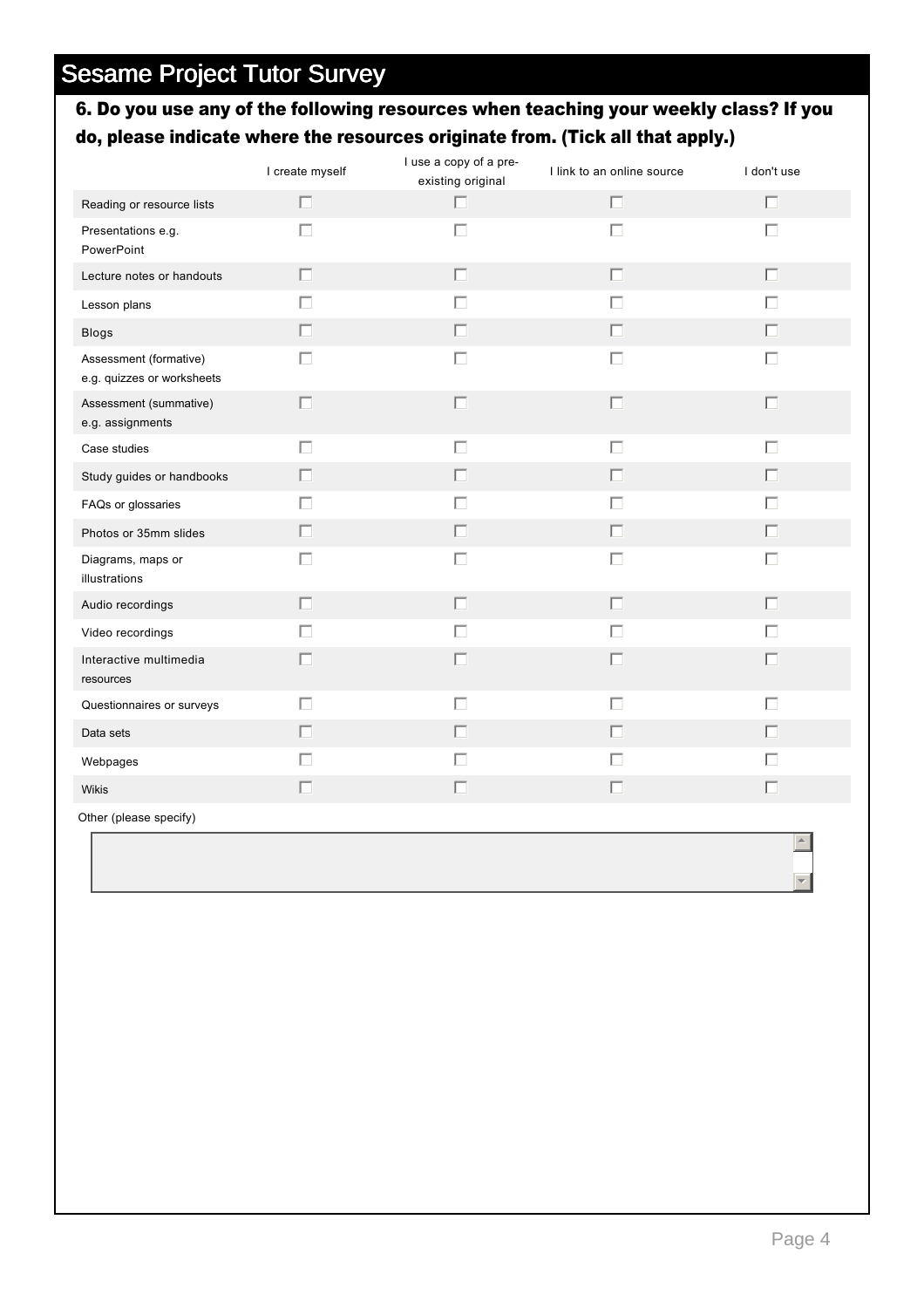| apply.)                                                         |                  |                      | 7. What materials do you currently give to your weekly class students? (Tick all that                         |  |
|-----------------------------------------------------------------|------------------|----------------------|---------------------------------------------------------------------------------------------------------------|--|
| None                                                            |                  | П<br>Worksheets      |                                                                                                               |  |
| Reading or resource lists                                       |                  |                      | Copies of photos, diagrams, maps or illustrations                                                             |  |
| Copies of OHP or PowerPoint slides                              |                  | ш<br>Data sets       |                                                                                                               |  |
| Lecture notes/lesson plans                                      |                  | $\mathbf{L}$         | Copies of primary sources                                                                                     |  |
| Photocopies of book chapters or journal articles                |                  | ш                    | Questionnaires or surveys                                                                                     |  |
| Other (please specify)                                          |                  |                      |                                                                                                               |  |
|                                                                 |                  |                      | $\blacktriangle$<br>8. Do you use the Departmental library's electronic reading list service for your course? |  |
| $\circ$<br>Yes                                                  | $\circ$<br>No    |                      | I am not aware of this service<br>O                                                                           |  |
| 5. About you                                                    |                  |                      |                                                                                                               |  |
| 9. What is your age?                                            |                  |                      |                                                                                                               |  |
| $\odot$<br>24 or under                                          | ⊙<br>35-44       |                      | ⊙<br>55-64                                                                                                    |  |
| $\circ$<br>25-34                                                | $\circ$<br>45-54 |                      | O<br>65 or over                                                                                               |  |
| 10. How many years of HE-level teaching experience do you have? |                  |                      |                                                                                                               |  |
| $\circ$<br>Less than 2 years                                    |                  | $\circ$<br>$11 - 15$ |                                                                                                               |  |
| $\circ$<br>$2 - 5$                                              |                  | O<br>16-20           |                                                                                                               |  |
| $6 - 10$<br>$\circ$                                             |                  | O                    | More than 20 years                                                                                            |  |
|                                                                 |                  |                      | 11. For how many years have you taught weekly classes for the Department?                                     |  |
| This is my first year<br>$\circ$                                |                  | $6 - 10$<br>$\circ$  |                                                                                                               |  |
| $\circ$<br>$1 - 2$                                              |                  | $\circ$<br>$11 - 15$ |                                                                                                               |  |
| $\circ$<br>$3 - 5$                                              |                  | O                    | More than 15 years                                                                                            |  |
|                                                                 |                  |                      |                                                                                                               |  |
|                                                                 |                  |                      |                                                                                                               |  |
|                                                                 |                  |                      |                                                                                                               |  |
|                                                                 |                  |                      |                                                                                                               |  |
|                                                                 |                  |                      |                                                                                                               |  |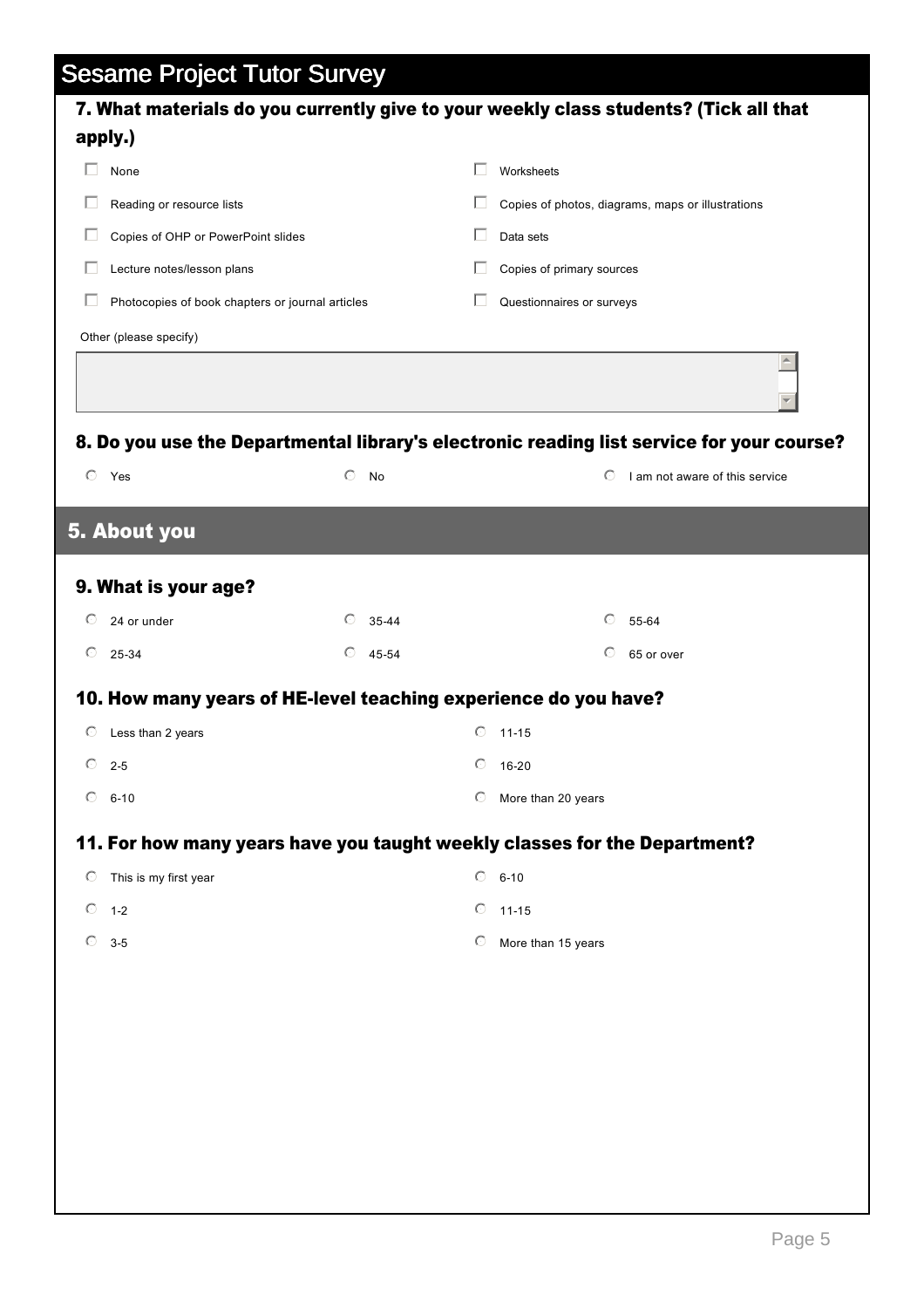|   |                                                                                      | No, I only teach weekly classes for the Department                                                                                   |
|---|--------------------------------------------------------------------------------------|--------------------------------------------------------------------------------------------------------------------------------------|
| Ш |                                                                                      | Yes, I am also a sessional tutor for another Department for Continuing Education programme (e.g. a summer school)                    |
| Ш | Yes, I am also a sessional tutor elsewhere (e.g. an Open University Associate Tutor) |                                                                                                                                      |
| Ш |                                                                                      | Yes, I also hold a substantive teaching post (such as a lectureship) either at the University of Oxford or at another HE institution |
|   | Other (please specify)                                                               |                                                                                                                                      |
|   |                                                                                      |                                                                                                                                      |
|   |                                                                                      |                                                                                                                                      |
|   | 13. What subject(s) do you teach? (Tick all that apply.)                             |                                                                                                                                      |
| П | Archaeology                                                                          | П<br>Japanese                                                                                                                        |
| Ш | Architectural History                                                                | ш<br>Language Studies                                                                                                                |
|   | Astronomy                                                                            | П<br>Literature                                                                                                                      |
|   | <b>Biological Sciences</b>                                                           | ш<br>Local and Social History                                                                                                        |
| H | Chinese                                                                              | П<br>Mathematics                                                                                                                     |
|   | Classics                                                                             | ш<br>Modern Middle-Eastern Language Studies                                                                                          |
|   | <b>Combined Studies</b>                                                              | П<br>Music                                                                                                                           |
| ш | Computing                                                                            | ш<br>Philosophy                                                                                                                      |
| Ш | <b>Creative Writing</b>                                                              | П<br><b>Physical Sciences</b>                                                                                                        |
| H | <b>Environmental Sciences</b>                                                        | П<br>Portuguese                                                                                                                      |
|   | <b>Film Studies</b>                                                                  | П<br>Psychology and Counselling                                                                                                      |
|   | French                                                                               | ш<br><b>Religious Studies</b>                                                                                                        |
|   | Geology                                                                              | Russian                                                                                                                              |
|   | German                                                                               | ш<br>Spanish                                                                                                                         |
|   | Greek (Modern)                                                                       | <b>Study Skills</b>                                                                                                                  |
|   | History                                                                              | Swedish                                                                                                                              |
|   | History of Art                                                                       | П<br>Theology                                                                                                                        |
|   | Italian                                                                              |                                                                                                                                      |
|   | Other (please specify)                                                               |                                                                                                                                      |

12. As well as teaching weekly classes for the Department for Continuing Education, do